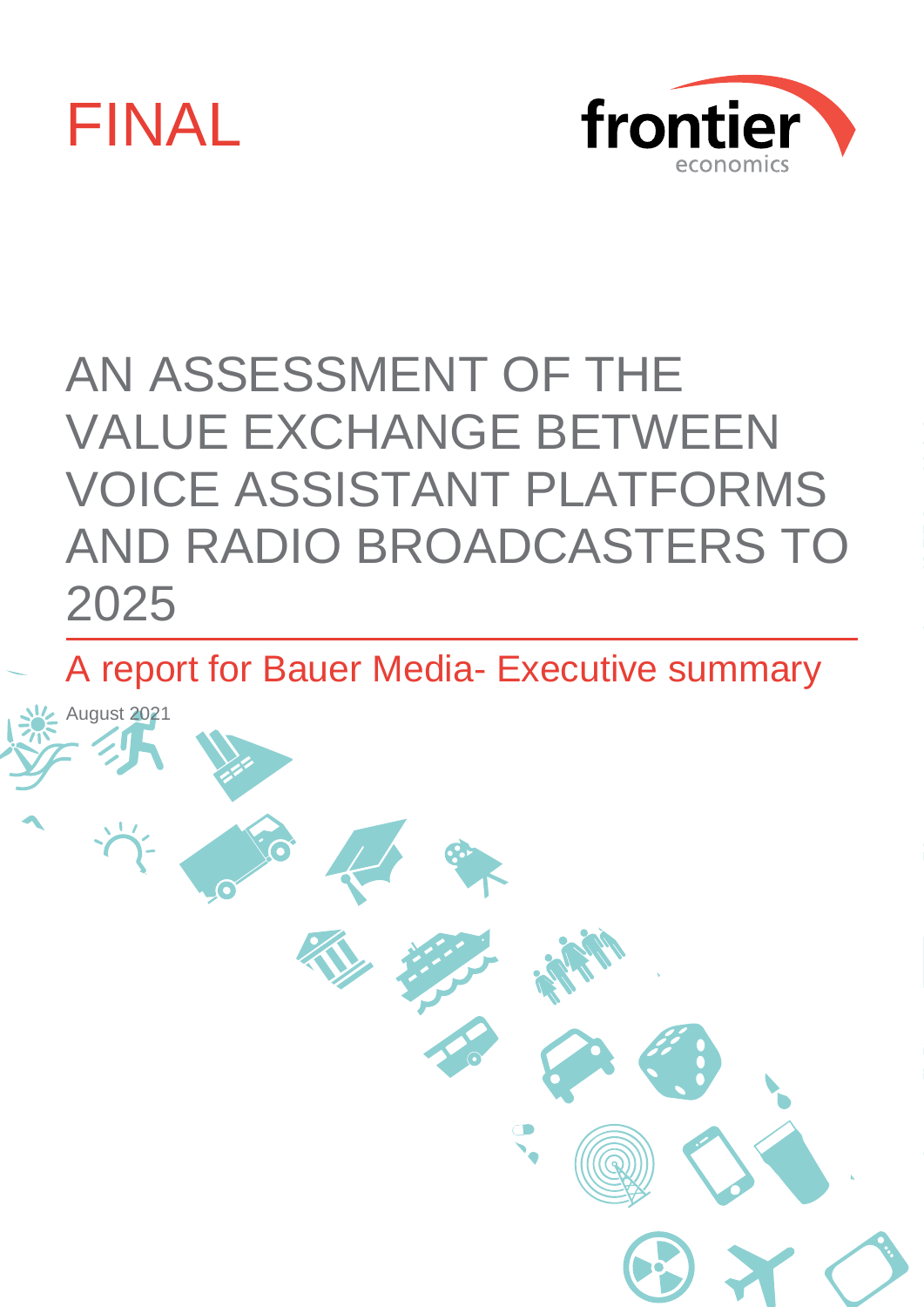# EXECUTIVE SUMMARY

Bauer Media Audio has commissioned Frontier Economics to assess how the rising usage of voice assistant platforms, including smart speakers, will affect future outcomes for listeners, radio broadcasters and advertisers up to 2025. The report evaluates:

- 1. The value exchange between i) voice assistant platforms (both in-car and in other locations), ii) radio broadcasters and iii) advertisers.
- 2. The relative bargaining power between voice assistant platforms and radio broadcasters, and how this may evolve in future.
- 3. Any potential behaviours by voice assistant platforms that could create risks for radio broadcasters.

The analysis is focused on outcomes in the UK, but also extrapolates these results to other countries in which Bauer Media Audio is present (Sweden, Norway, Denmark, Finland, Poland and Slovakia).

# Voice assistant platforms are increasingly important for consumers and radio

Amazon and Google offer keenly priced smart speakers to rapidly increase takeup and build market share. In the UK, smart speaker penetration has reached around one fifth of households in just four years<sup>1</sup>, with Amazon capturing a 68% market share<sup>2</sup>. The platforms have invested in voice assistant platforms for different reasons which reflect the different strategies of the platforms (Amazon's core strategy is e-commerce, subscription services and advertising; Google focuses on advertising and Apple on hardware<sup>3</sup>). All recognise the growing importance of voice assistants as a user-interface for internet services and devices<sup>4</sup>. Major voice assistant platforms offer access to an ecosystem of services across different markets. Voice assistant platforms are also a tool to gather user data $5$  which can improve the value of their related product portfolios, as well as providing a channel for supplying complementary services (such as music streaming services and podcasts).

Voice assistant platforms have in recent years become an important distribution channel for radio. While voice assistant platforms have been available for almost a decade, they have become much more widely used in recent years as Amazon, Google and Apple have invested in supplying smart speakers. For example, in-car

<sup>1</sup> [https://voicebot.ai/2019/10/11/over-20-of-uk-households-have-smart-speakers-while-germany-passes-10](https://voicebot.ai/2019/10/11/over-20-of-uk-households-have-smart-speakers-while-germany-passes-10-and-ireland-approaches-that-milestone/) [and-ireland-approaches-that-milestone/](https://voicebot.ai/2019/10/11/over-20-of-uk-households-have-smart-speakers-while-germany-passes-10-and-ireland-approaches-that-milestone/)

Based on OFCOM NATIONS & REGIONS TECHNOLOGY TRACKER - 2020. 9th January to 7th March 2020. Table 83

<sup>&</sup>lt;sup>3</sup> Based on the annual reports of Amazon, Google and Apple.

<sup>4</sup> For example, the EC has stated that "Today Google Assistant, Alexa and Siri are seen as the leading voice assistants in the consumer IoT sector." (https://ec.europa.eu/competition-policy/system/files/2021- 06/internet\_of\_things\_preliminary\_report.pdf)

<sup>&</sup>lt;sup>5</sup> This may be somewhat less true for Apple, given its strong focus on privacy.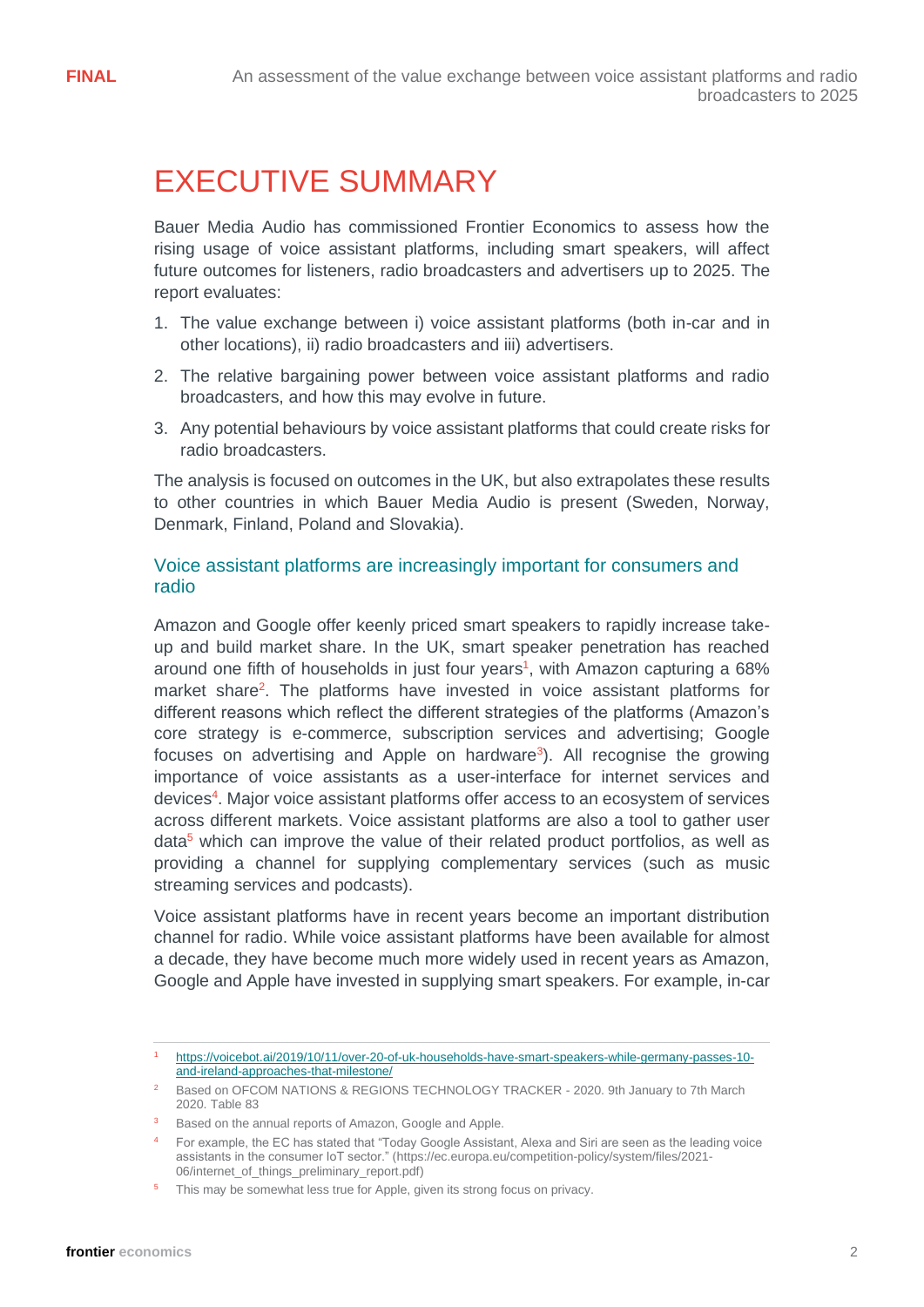technologies $6$  have been developed to support the use of voice assistants while driving. At present, around 6% of all radio listening is done via smart speakers<sup>7</sup>, while other types of voice assistant platforms (e.g. in-car) also play a role in radio listening. This proportion is expected to grow as the use of voice assistants increases.

#### The overall value exchange between radio and voice assistant platforms

To date, the rapid proliferation of smart speakers has benefited radio by increasing the reach of its services and the volume of listening<sup>8</sup>. Radio is able to offer its services on the voice assistant platforms (including smart speakers). In line with the standard approach for distributing content via the Internet, radio does not have to pay the voice assistant platforms any access fees.

Voice assistant platforms also appear to benefit from the presence of radio. While voice assistant platforms offer access to a wide range of audio and voice activated content, it is listening to radio and streaming music that are by far the most important activities for consumers. For example, 64% of all listening on smart speakers can be attributed to live radio<sup>9</sup>. Data from Ofcom shows that 63% of users have listened to radio on their smart speakers and an equal share of users have also listened to music streaming services on their smart speakers<sup>10</sup>. Furthermore, radio plays on-air "call to actions" which educate consumers on how to use voice assistant platforms. Radio therefore increases the penetration and use of smart speakers and voice assistants, which benefits the platforms that provide these services.

Based on reasonable assumptions, the share of the value added to voice assistant platforms by radio is likely to decline over time<sup>11</sup>. Conversely, voice assistant platforms will become an increasingly important distribution channel for radio, given the increasing take-up of voice assistant platforms and the general trend for radio users to switch to IP listening.

Our high-level modelling<sup>12</sup> suggest that in 2020 c. 3% of commercial radio revenues in the UK (or £21m) are dependent on voice assistant platforms, and by 2025 this could reach 17% (or £120m)<sup>13</sup>. In contrast, whereas in 2020, we estimate that c. 36% (or £154m) of voice assistant platform revenues can be attributed to

<sup>&</sup>lt;sup>6</sup> Android Auto, Echo Auto and Apple Carplay.

According to Rajar 14% of listening is via IP and the share of IP listening which is on smart speakers is 40%, hence 6% of radio listening is via smart speakers (14%\*40%). Sources: BMA Digital Audio - listening platform extract <https://radiotoday.co.uk/2019/04/bauer-boss-calls-for-collaboration-and-respect-in-radio/>

<sup>&</sup>lt;sup>8</sup> Relative to a hypothetical scenario where smart speakers were not available.

<sup>9</sup> [https://www.rajar.co.uk/docs/news/MIDAS\\_Spring\\_2020.pdf](https://www.rajar.co.uk/docs/news/MIDAS_Spring_2020.pdf)

<sup>&</sup>lt;sup>10</sup> Based on OFCOM NATIONS & REGIONS TECHNOLOGY TRACKER - 2020. 9th January to 7th March 2020. Table 85

<sup>11</sup> For example, this could arise because i) the market for voice assistant platforms may have become more saturated, which will make the voice assistant platforms less focussed on trying to attract new customers, ii) voice assistant platforms may have taken further steps to develop their own music streaming services (or radio-like services) and/or iii) voice assistants may become less dependent on radio stations helping to familiarise consumers with the use of voice assistant platforms.

<sup>&</sup>lt;sup>12</sup> Note there is uncertainty over the forecast revenues that can be attributed to voice assistant platforms. This report makes reasonable assumptions to forecast direct revenues (sales of smart speaker devices), and indirect revenues (incremental sales of complementary services) which result from the smart speaker.

<sup>&</sup>lt;sup>13</sup> Assuming the share of radio listening on smart speakers grows to 35% by 2025.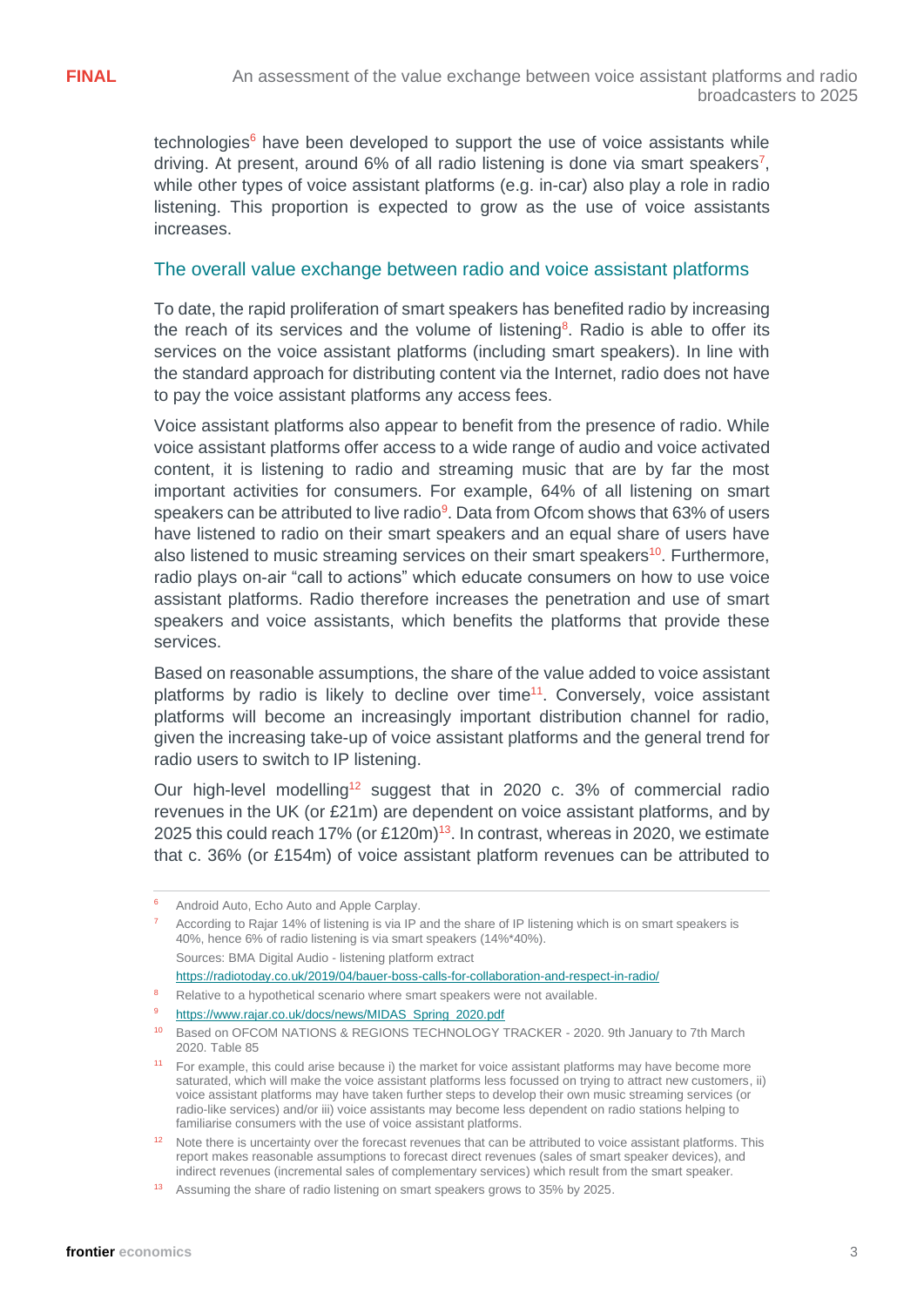radio, this could fall to 15% (or £290m) by 2025. Were smart speaker users to become 'attached' to their smart speakers for a range of other uses, it is possible that the share of value attributed to radio could be materially less than this estimate: put differently, revenues related to smart speakers in 2025 could be affected marginally were radio not available on them. In summary, our analysis suggests that radio broadcasters are currently adding a higher relative value to voice assistant platforms than vice versa, whereas by 2025 this is projected to have reversed, in relative terms.

These projections for 2025 assume an evolution of the market absent any 'behaviours' from the voice assistant platforms that weaken the position of radio services. Such behaviours could have a material impact on the volume of listening to radio, and/or consequent revenues earned by radio via distribution on voice assistant platforms – we return to this issue below.

#### <span id="page-3-0"></span>**Figure 1 Value exchange between radio and voice assistant platforms in the UK**

|                                                                  | 2020 | 2025 (high forecast)                    |
|------------------------------------------------------------------|------|-----------------------------------------|
| <b>Radio</b>                                                     |      |                                         |
| Radio revenues (in £m)                                           | 703  | 703                                     |
| Of which attributable to voice assistant<br>platforms (in £m)    | 21   | 120                                     |
| % of radio revenues attributable to<br>voice assistant platforms | 3%   | 17%                                     |
| <b>Voice assistant platforms</b>                                 |      |                                         |
| Voice assistant platform revenues (in<br>Em)                     | 433  | 1.964                                   |
| Of which attributable to radio (in £m)                           | 154  | 290 (potentially<br>significantly less) |
| % of voice assistant platform revenues<br>attributable to radio  | 36%  | 15%                                     |
| Ratio between voice assistant platforms<br>and radio             | 1:12 | 1.1:1                                   |

*Source: Frontier*

Notes:

Given the temporary and disruptive impact of COVID-19 in 2020, the market forecast for 2020 has been derived by taking values for 2019 and adjusting them by a growth rate equal to the growth rate in previous years.

When extrapolated to other countries in which Bauer Media Audio is present, the analysis reveals a broadly similar picture – radio is likely to become less important for voice assistant platforms over time, whereas voice assistant platforms are likely to become a more significant distribution channel for radio. As non-UK countries in which Bauer Media Audio is present are starting from a lower penetration rate for smart speakers, the markets will likely be less saturated by 2025 – hence it will take longer in these countries for the relative value added by radio and smart speakers to each other to 'reverse', compared to the UK.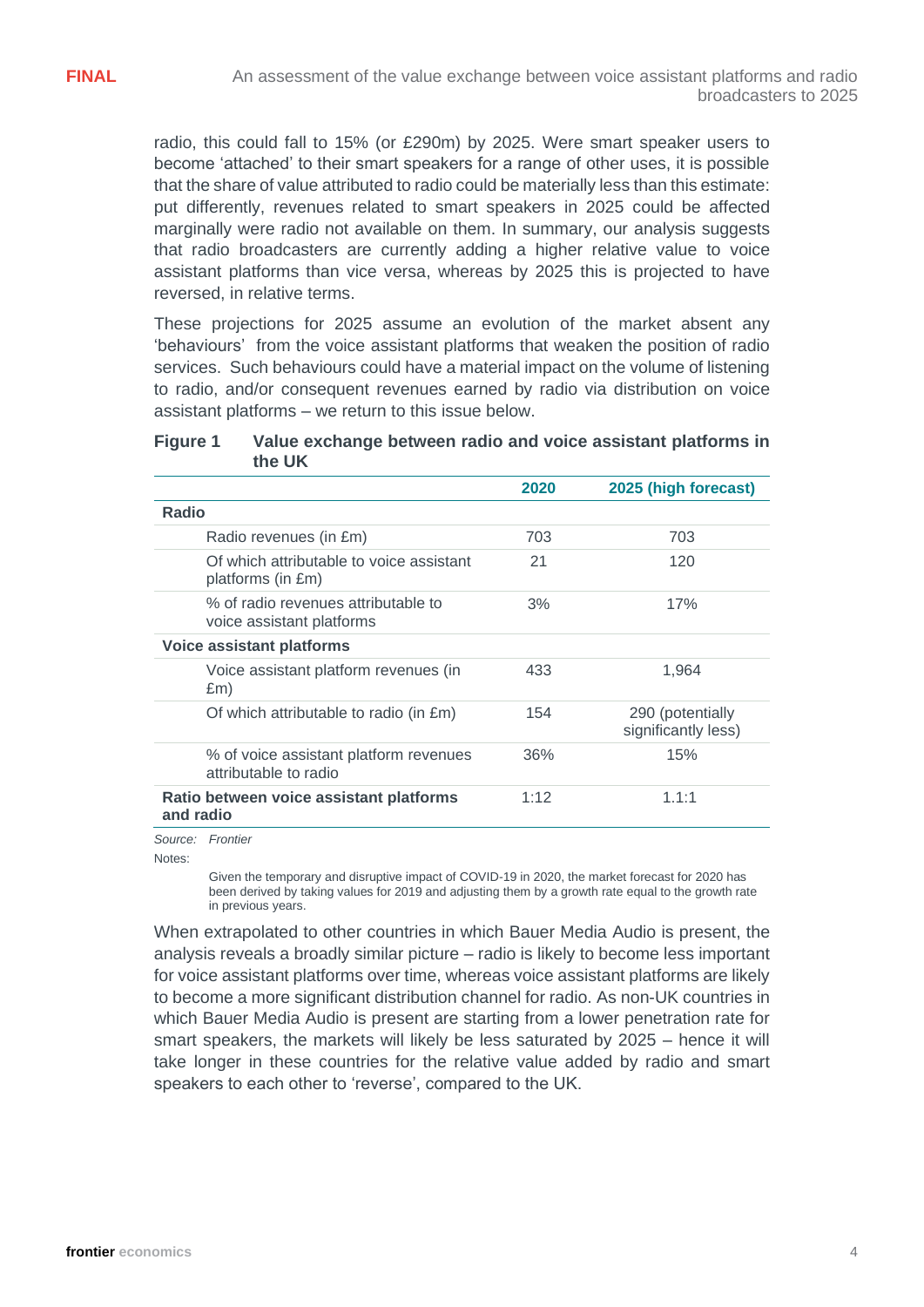# Bargaining dynamics between voice assistant platforms and radio will change

Bargaining dynamics between voice assistant platforms and radio broadcasters will be determined by:

- **The value added by voice assistant platforms to radio broadcasters (and vice** versa).
- Any outside/alternative options that voice assistant platforms and radio broadcasters have. For example, voice assistant platforms offer their own music streaming services (and radio-like services), whilst radio broadcasters also have a number of other distribution channels (e.g. DAB, AM/FM, websites).
- Any regulation (either ex-ante or ex-post) that may influence the nature of any negotiations.

At present, our estimates suggest that, at the sector-level, radio may be adding far more value to voice assistant platforms than voice assistant platforms add to radio (both in absolute terms and % terms). However, radio broadcasters do not negotiate with voice assistant platforms as one collective group. As a result, bargaining dynamics will be determined by the position of individual radio broadcasters vis-à-vis individual voice assistant platforms. Some of the larger voice assistant platforms may already have considerable bargaining power vis-avis some individual radio broadcasters. Conversely, there may also be some cases where larger radio broadcasters have a degree of bargaining power over the less established voice assistant platforms.

Going forward, it is likely that there will be a shift in bargaining power in favour of voice assistant platforms vis-à-vis radio broadcasters. This is because:

- Smart speakers will become less reliant on radio because:
	- $\Box$  By 2025, smart speaker penetration will likely have matured (at least in the UK) with slower or flat growth, and consumers will be accustomed to using the devices.
	- $\Box$  The further development of music streaming and other forms of audio listening/consumption may reduce the importance of offering access to a full range of radio stations.
	- $\Box$  It is likely that ecosystems of services and content will be more established around smart speakers. At this point, radio is likely to become one of many different services and content that consumers typically use on their smart speakers and the relative importance of radio (compared with other services) will decline.
- Radio broadcasters will likely be more dependent on voice assistant platforms because:
	- □ It is likely that a higher share of radio listening will be via voice assistant platforms, as the popularity of voice assistant platforms grows.
	- □ The number of households with dedicated radios (i.e. AM/FM/DAB receivers) may decline and radio may become less prominent in car.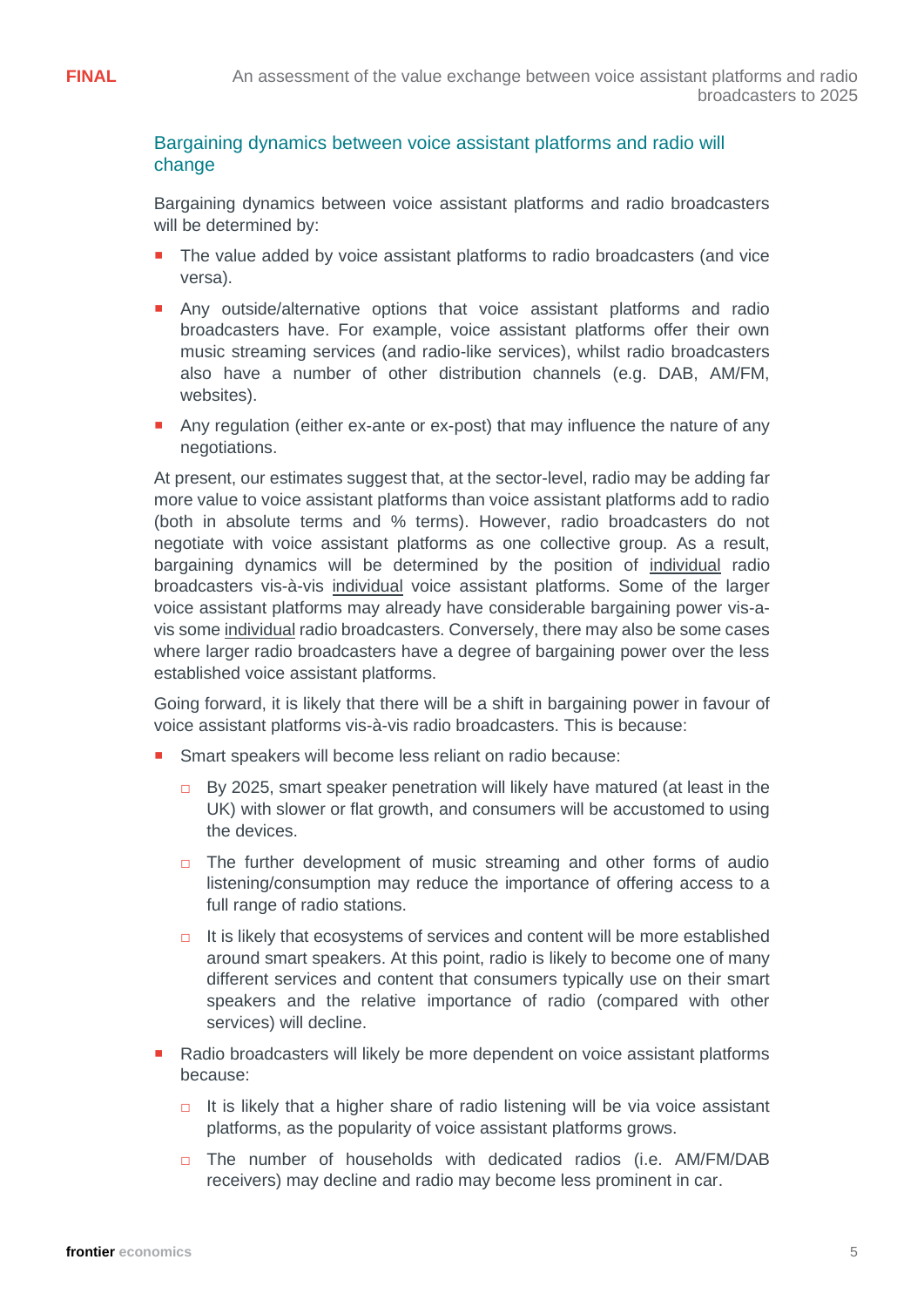The high-level analysis<sup>14</sup> set out in [Figure 1](#page-3-0) is consistent with there being an overall shift in bargaining power in favour of voice assistant platforms vis-à-vis radio broadcasters in future. By 2025, based on the above analysis of the overall value exchange, radio would represent a smaller share of revenues for voice assistant platforms, than voice assistant platforms represent for radio, and could also represent a lower absolute amount<sup>15</sup>. Further, these trends are likely to also continue after 2025.

# The future commercial strategies of the voice assistant platforms are somewhat unclear

While voice assistant platforms have invested significantly in their voice assistant software and hardware, how they plan to monetise these investments over the medium- to long-term will likely vary from one platform to another. In general, the more established digital platforms face two challenges:

- 1. **Protecting their existing revenues**, as technology evolves. For example, Google adapted its strategy (e.g. by developing Android) as a significant amount of search moved from desktops to mobiles. It may want to update its strategy to take into account any growing share of search on voice assistant platforms. Similarly, Amazon could wish to protect e-commerce and advertising revenues as some transactions move to voice assistant platforms.
- 2. **Continuing to grow revenues**. Some of the digital platforms already have considerable market shares in their traditional 'markets' <sup>16</sup>. Therefore, they may increasingly need to look to other markets in order to continue growing consumer reach and hence revenues.

If voice assistant platforms' primary strategy is to protect existing core markets, then the impact on radio may not be negative as the platforms would prioritise the attractiveness of their voice assistants. If the strategy is to offer non-competing complementary services, then the impact could also be positive for radio since radio could help to maximise the potential user base.

The main threat for radio is likely to arise if voice assistant platform's monetisation strategy is focussed on:

- $\Box$  Further developing/promoting competing services, such as music streaming services (or radio-like services).
- □ Audio advertising voice assistant platforms are able to leverage significant amounts of highly valuable data to offer audio advertisers.
- $\Box$  Exploiting their platform status to capture a greater share of the value being generated by radio e.g. by charging for access<sup>17</sup>.

<sup>14</sup> Note that this framework is a simplification of the bargaining dynamics which in practice would consider the profit (not revenues) of a "trade" and would not consider the trade as a single year static analysis, but a multi-year dynamic analysis. It is nonetheless is indicative of the likely impact of the change in dynamics.

<sup>15</sup> For example, if smart speaker users become 'attached' to their smart speakers for a range of other uses than radio.

<sup>16</sup> [https://ec.europa.eu/commission/presscorner/detail/en/IP\\_18\\_4581](https://ec.europa.eu/commission/presscorner/detail/en/IP_18_4581)

<sup>17</sup> Notwithstanding the fact that charging for access is not a normal course of business for the distribution of content via the Internet.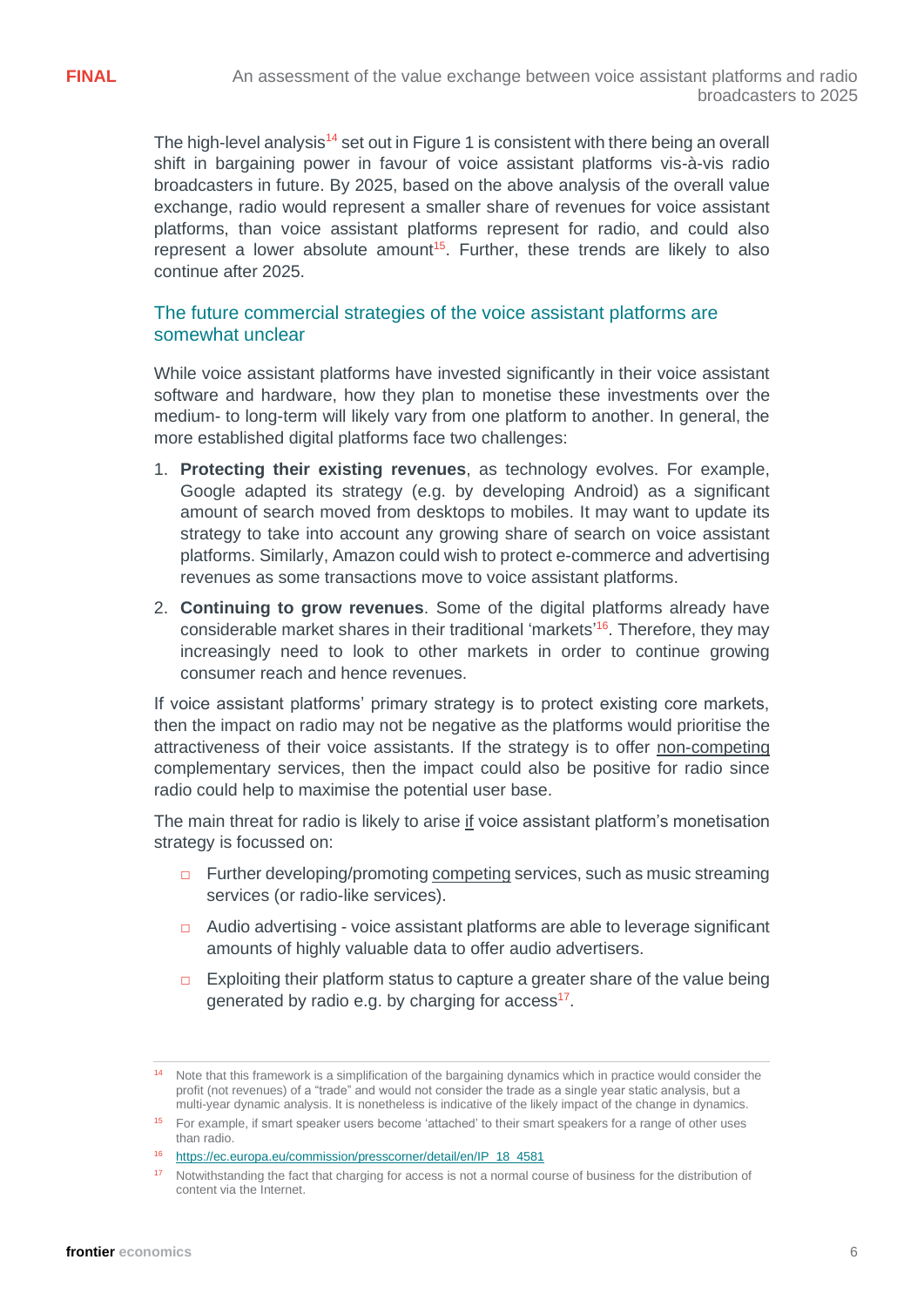### There are a number of voice assistant platform behaviours that could adversely affect radio

Based on the experiences of other sectors, there are possible behaviours that the voice assistant platforms could adopt, which could create risks for radio, as set out in [Figure 2.](#page-6-0)

| <b>Behaviour</b>                                          | <b>Issue</b>                                                                                                                                                                                                                                                          | <b>Examples in other</b><br>markets based on<br>third party sources                                      |
|-----------------------------------------------------------|-----------------------------------------------------------------------------------------------------------------------------------------------------------------------------------------------------------------------------------------------------------------------|----------------------------------------------------------------------------------------------------------|
| Charging for<br>access                                    | Voice assistant platforms could charge for<br>offering radio on voice assistant platforms<br>e.g. charging for prominence, or requiring a<br>share of advertising revenues.<br>Could charge for data to provide targeted<br>advertising.                              | Prominence of apps<br>on smart TVs <sup>18</sup>                                                         |
| Self-<br>preferencing                                     | From stakeholder interviews, we understand<br>that there are already some examples of self-<br>preferencing for audio services.<br>Future impact will depend on whether<br>platforms focus more heavily on competing<br>services in future (and related advertising). | Comparison<br>shopping <sup>19</sup><br>App stores <sup>20</sup><br>Online<br>marketplaces <sup>21</sup> |
| Refusing to<br>offer access to<br>key inputs              | Voice assistant platforms could slow down<br>the development of new skills/actions, make<br>it difficult to update skills/actions, or not<br>provide access to useful data (important for<br>radio advertising and content optimization).                             | App stores <sup>22</sup><br>Smartphones <sup>23</sup>                                                    |
| "Sherlocking"<br>$-$ replicating<br>3rd party<br>services | Voice assistant platforms will likely have<br>good information on the popularity of different<br>radio stations, which they could potentially<br>use to improve their own streaming services<br>and/or target their services at individual<br>users.                  | App stores <sup>24</sup><br>Online<br>marketplaces <sup>25</sup>                                         |
| Trying to<br>control<br>advertising<br>slots              | Voice assistant platforms could insert their<br>advertising over radio streams (pre-roll, post-<br>roll or mid-stream).                                                                                                                                               | News publishers <sup>26</sup>                                                                            |

<span id="page-6-0"></span>

*Source: Frontier*

# **Conclusions**

The growing role of voice assistant platforms provides both opportunities to grow reach and listening, but also presents risks to radio. Radio will increasingly rely on

- <sup>18</sup> [https://www.ofcom.org.uk/\\_\\_data/assets/pdf\\_file/0019/201493/connected-gateways.pdf](https://www.ofcom.org.uk/__data/assets/pdf_file/0019/201493/connected-gateways.pdf)
- <sup>19</sup> [https://ec.europa.eu/commission/presscorner/detail/en/IP\\_17\\_1784](https://ec.europa.eu/commission/presscorner/detail/en/IP_17_1784)
- <sup>20</sup> <https://www.acm.nl/sites/default/files/documents/2019-04/marktstudies-appstores.pdf>
- <sup>21</sup> [https://ec.europa.eu/commission/presscorner/detail/en/IP\\_20\\_2077](https://ec.europa.eu/commission/presscorner/detail/en/IP_20_2077)
- <sup>22</sup> <https://www.acm.nl/sites/default/files/documents/2019-04/marktstudies-appstores.pdf>
- <sup>23</sup> [https://ec.europa.eu/commission/presscorner/detail/en/ip\\_20\\_1075](https://ec.europa.eu/commission/presscorner/detail/en/ip_20_1075)
- <sup>24</sup> <https://www.acm.nl/sites/default/files/documents/2019-04/marktstudies-appstores.pdf>
- <sup>25</sup> [https://ec.europa.eu/commission/presscorner/detail/en/IP\\_20\\_2077](https://ec.europa.eu/commission/presscorner/detail/en/IP_20_2077)

<sup>26</sup> <https://www.accc.gov.au/system/files/Digital%20platforms%20inquiry%20-%20final%20report.pdf>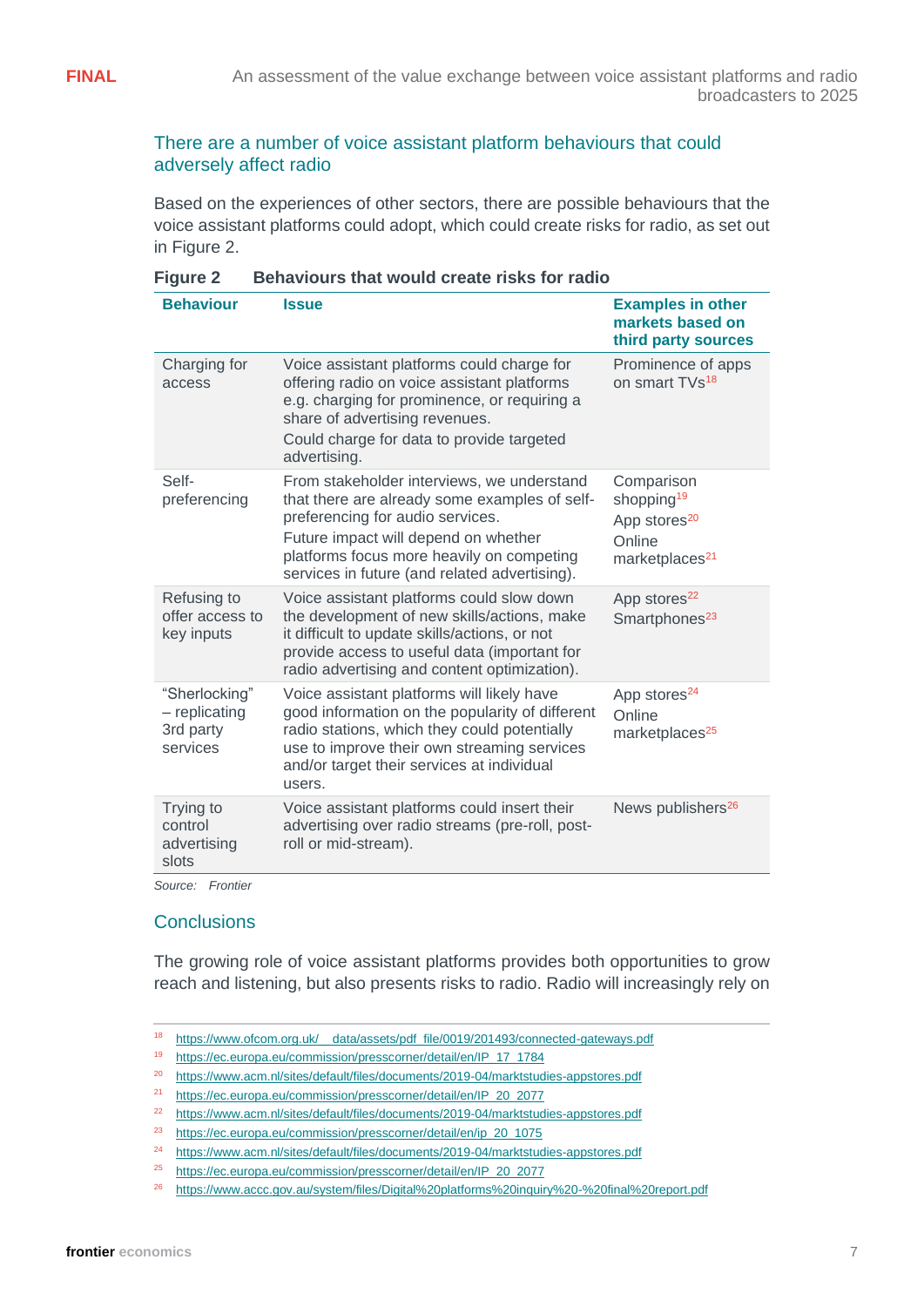voice assistant platforms to distribute content. At the same time, radio will continue to play an important role in driving value for voice assistant platforms, though at a declining rate. By 2025, it may be useful to consider two broad possible future scenarios.

The first scenario is a continuation of the status quo, where radio broadcasters generally face reasonable terms of access to voice assistant platforms despite there being some reported issues<sup>27</sup>. In such a scenario, the revenue projections set out in [Figure 1](#page-3-0) could materialise, and radio would be unlikely to face a material threat to its revenues. This scenario is more likely to arise if:

- **The relative bargaining power does not shift more strongly in favour of voice** assistant platforms vis-à-vis radio broadcasters (e.g. because traditional radio continues to be in high demand on voice assistant platforms); and / or
- Voice assistant platforms' monetisation strategies are focussed on recovering value directly from speaker sales, e-commerce, complementary services that do not compete with radio (e.g. offering cloud data storage) and/or selling complementary devices (wearables, TV devices, in-home consumer Internet of Things devices).

However, there could also be a 'non-benign' scenario which entails a risk for radio. This could be more likely to arise if:

- **The relative bargaining power shifts more strongly in favour of voice assistant** platforms vis-à-vis radio broadcasters (e.g. because radio becomes very dependent on voice assistant platforms); and / or,
- Voice assistant platforms' monetisation strategy is focussed on:
	- □ Increasing profits from complementary audio services that compete with radio e.g. their own music streaming service (including radio like services) / podcasts / news services;
	- $\Box$  Extracting value from third party skills/actions e.g. by requiring payments for access to the voice assistant platforms; and/or
	- □ Monetising their data assets to offer audio advertising.

In the non-benign scenario, there would be a non-trivial risk that some of the share of UK commercial radio revenues that could be attributed to voice assistant platforms<sup>28</sup> in 2025 could be threatened. Any loss in revenues could in turn have a knock-on impact on the radio sector's ability to invest in attractive and innovative content, which could lead to a further downward spiral in revenues across all distribution channels (and not just voice assistant platforms). Furthermore, the total commercial radio revenues at risk could increase beyond 2025, as a greater proportion of radio listening is via IP, and voice assistants become more widespread.

Based on the experiences in other sectors and the likely shift in relative bargaining power in favour of voice assistant platforms, there appears to be a risk that the

Stakeholder discussions highlighted a number of potential issues such as lack of access to data, or slow development of new skills/actions.

<sup>&</sup>lt;sup>28</sup> Revenues that could be attributed to voice assistant platforms relate to the loss in radio advertising revenues if radio were not present on voice assistant platforms.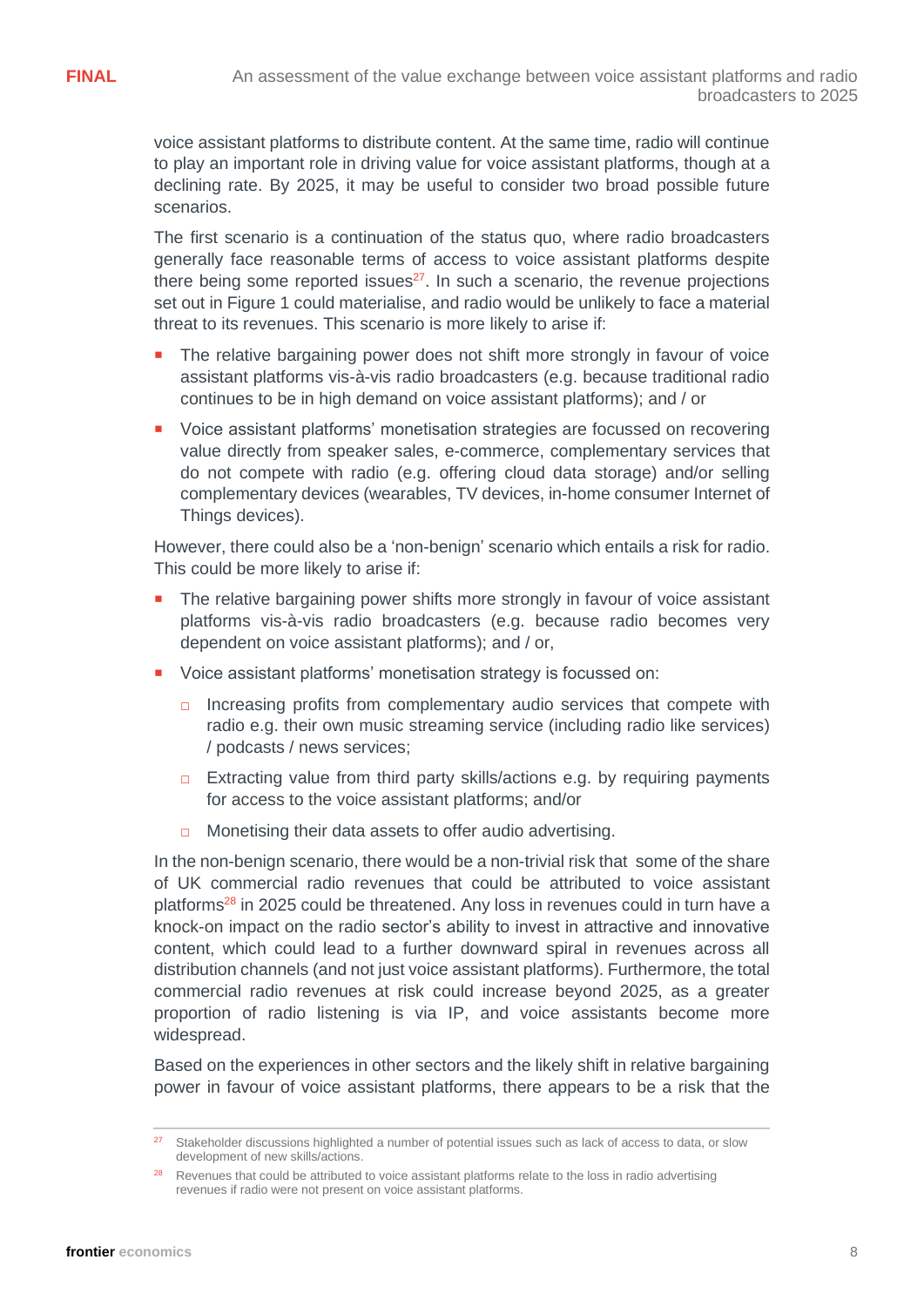non-benign scenario could materialise (instead of a continuation of the status quo). In view of this, policy makers should consider the risks for both effective competition and the broader public value contribution made by radio in the event of a non-benign scenario materialising, and in turn consider the implications for the appropriate policy environment .